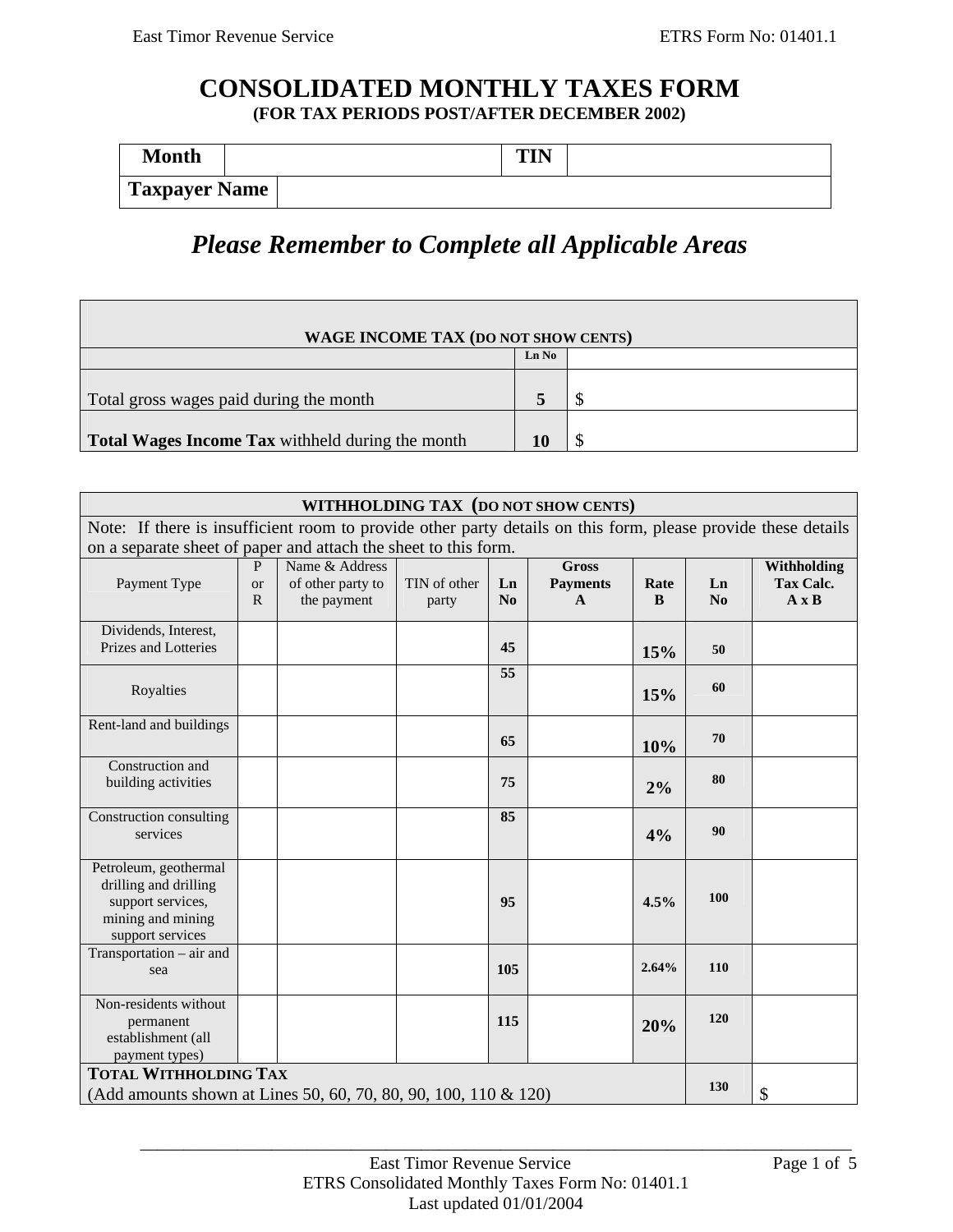| <b>SERVICES TAX (DO NOT SHOW CENTS)</b>              |                      |                    |  |  |  |
|------------------------------------------------------|----------------------|--------------------|--|--|--|
| <b>Service Type</b>                                  | Ln<br>N <sub>0</sub> | <b>Gross Sales</b> |  |  |  |
| Hotel services                                       | 15                   |                    |  |  |  |
| Restaurant and bar services                          | 20                   |                    |  |  |  |
| Transport rental services                            | 25                   |                    |  |  |  |
| Telecommunications services                          | 30                   |                    |  |  |  |
| <b>Total Sales</b><br>$(Add lines 15+20+25+30)$      | 35                   |                    |  |  |  |
| <b>SERVICES TAX PAYABLE</b> (Multiply Line 35 x 12%) | 40                   | \$                 |  |  |  |

| ANNUAL INCOME TAX INSTALMENT PAYMENTS FOR 20                                                                                                                                                                                     |                                         |    |  |  |  |
|----------------------------------------------------------------------------------------------------------------------------------------------------------------------------------------------------------------------------------|-----------------------------------------|----|--|--|--|
| To be used by all taxpayers. For Quarterly Installment Payers<br>Installments are due on the 15 <sup>th</sup> of April, July & October of the tax<br>year and 15 <sup>th</sup> January next year. For monthly Installment Payers | <b>Gross Turnover</b>                   |    |  |  |  |
| Installments are due on the $15th$ day of each month beginning in<br>February of the tax year. The Installment amount is calculated as<br>1% of Gross Turnover for the quarter or month.                                         | <b>Gross Turnover</b><br>Multiply by 1% | 20 |  |  |  |

# **PAYMENT ADVICE**

| TIN:                   | <b>MONTH:</b>                                                     | <b>YEAR: 20</b> |                     |
|------------------------|-------------------------------------------------------------------|-----------------|---------------------|
|                        | <b>WAGES TAX:</b> (This is usually the amount at label 10)        | \$              | $A/C$ 286442.10.001 |
|                        | <b>WITHHOLDING TAX:</b> (This is usually the amount at label 130) | \$              | $A/C$ 286830.10.001 |
|                        | <b>SERVICES TAX:</b> (This is usually the amount at label 40)     | \$              | $A/C$ 286636.10.001 |
| <b>TURNOVER/SALES)</b> | <b>INCOME TAX INSTALMENT (1% OF MONTHLY OR QUARTERLY</b>          | \$              | $A/C$ 286539.10.001 |
| <b>TOTAL PAID</b>      |                                                                   |                 |                     |

| DECLARATION:<br>I, (full name)<br>provided on this form is true and correct. |       | declare that the information |
|------------------------------------------------------------------------------|-------|------------------------------|
| Signature:                                                                   | Date: | Telephone No:                |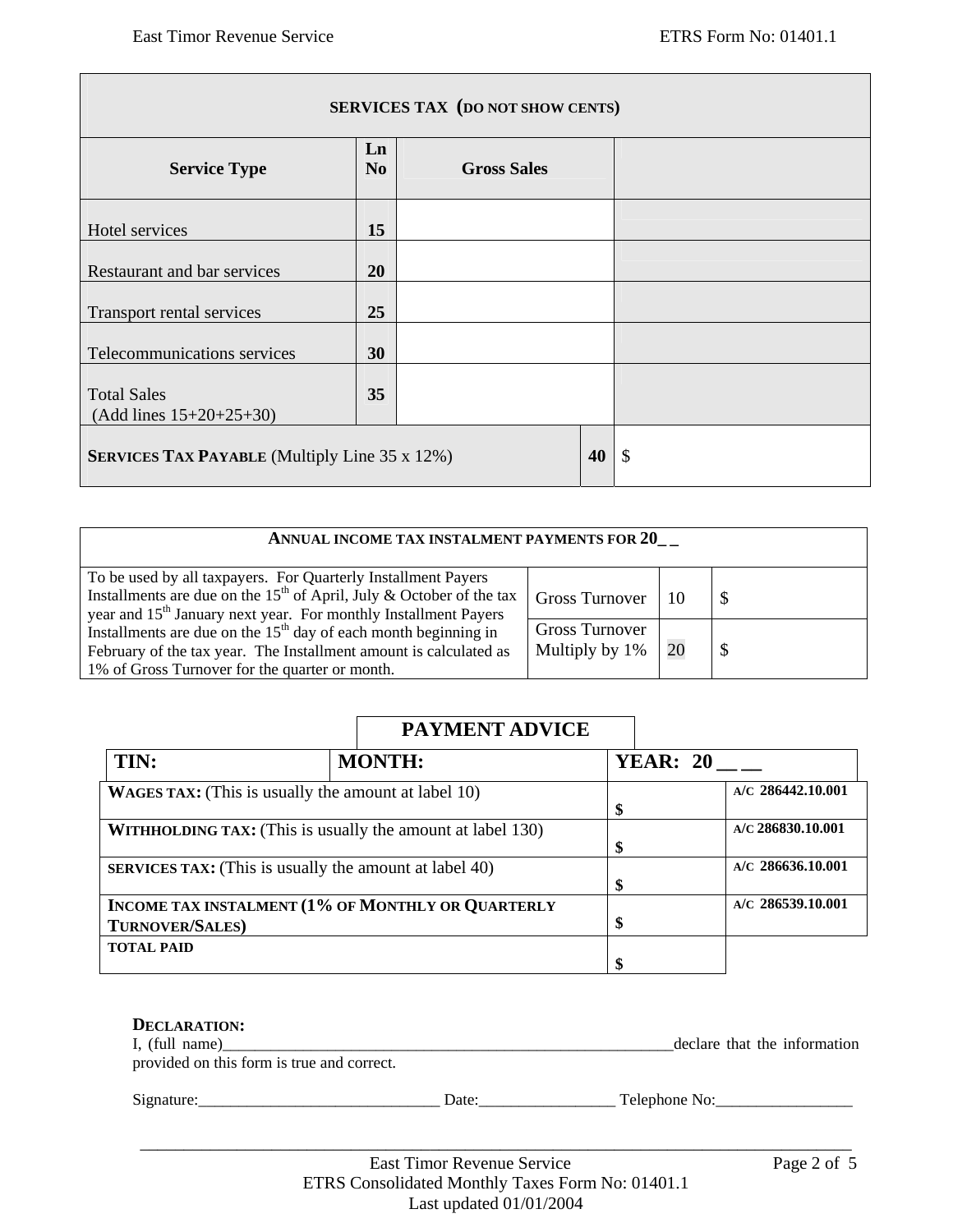**CHANGE OF TAXPAYER DETAILS:** Only complete if your details have changed and you have not already informed the ETRS about the changes

| <b>CHANGE OF TAXPAYER NAME</b> (If you have changed your legal name, you must attach documentary<br>$\mathbf{A}$<br>evidence of the name change.<br><u> 1989 - Johann Stein, Amerikaansk politiker (</u> |                                                                              |                |                                                                                             |  |  |
|----------------------------------------------------------------------------------------------------------------------------------------------------------------------------------------------------------|------------------------------------------------------------------------------|----------------|---------------------------------------------------------------------------------------------|--|--|
| 1. Sole Trader:                                                                                                                                                                                          |                                                                              |                |                                                                                             |  |  |
| Family Name: First Name: Other Names: Other Names:                                                                                                                                                       |                                                                              |                |                                                                                             |  |  |
| 2. Other Enterprises                                                                                                                                                                                     |                                                                              |                | New Enterprise Name                                                                         |  |  |
|                                                                                                                                                                                                          |                                                                              |                |                                                                                             |  |  |
| B                                                                                                                                                                                                        |                                                                              |                | Change of main trading name                                                                 |  |  |
|                                                                                                                                                                                                          |                                                                              |                | New Main Trade Name:                                                                        |  |  |
|                                                                                                                                                                                                          |                                                                              |                |                                                                                             |  |  |
| $\mathbf C$                                                                                                                                                                                              |                                                                              |                | <b>Change of address for correspondence Exercísion Change of address for correspondence</b> |  |  |
|                                                                                                                                                                                                          |                                                                              |                | Street No: Street Name                                                                      |  |  |
|                                                                                                                                                                                                          | Village: Sub District: Charles District: Charles District: Charles District: |                |                                                                                             |  |  |
|                                                                                                                                                                                                          |                                                                              |                |                                                                                             |  |  |
| D                                                                                                                                                                                                        |                                                                              |                | Change of contact details <b>Exercísies Change of contact details</b>                       |  |  |
|                                                                                                                                                                                                          |                                                                              |                |                                                                                             |  |  |
|                                                                                                                                                                                                          |                                                                              |                |                                                                                             |  |  |
|                                                                                                                                                                                                          | Fax No:                                                                      | Email Address: |                                                                                             |  |  |
| <b>GENERAL INSTRUCTIONS FOR COMPLETING MONTHLY TAXES FORM</b>                                                                                                                                            |                                                                              |                |                                                                                             |  |  |
|                                                                                                                                                                                                          |                                                                              |                | THE MONTHLY TAXES FORM IS DESIGNED SO THAT TAXPAYERS ONLY NEED COMPLETE ONE TAX             |  |  |

### **FORM EACH MONTH RATHER THAN A SEPARATE TAX FORM FOR EACH TAX THAT IS PAYABLE ON A MONTHLY BASIS. WHILE THE FORM CONTAINS A LOT OF INFORMATION, YOU ONLY NEED TO COMPLETE THE SECTIONS THAT RELATE TO THE TAX PAYMENTS YOU ARE LIABLE TO MAKE.**

You should complete two copies of the form, present both to the Banco Nacional Ultramarino (BNU), as agent of the Central Payments Office, or if you live outside Dili:

- Baucau present the forms and the payment to the ETPA District Finance Officer.
- Maliana present the forms and the payment to the Maliana Microfinance Office.

The BNU, District Finance Officer or the Microfinance Office will stamp the forms and retain one copy for the East Timor Revenue Service (ETRS). The second copy will be returned to you for your records.

Alternatively, tax may be paid electronically but those wishing to use this method will need to contact the ETRS for details.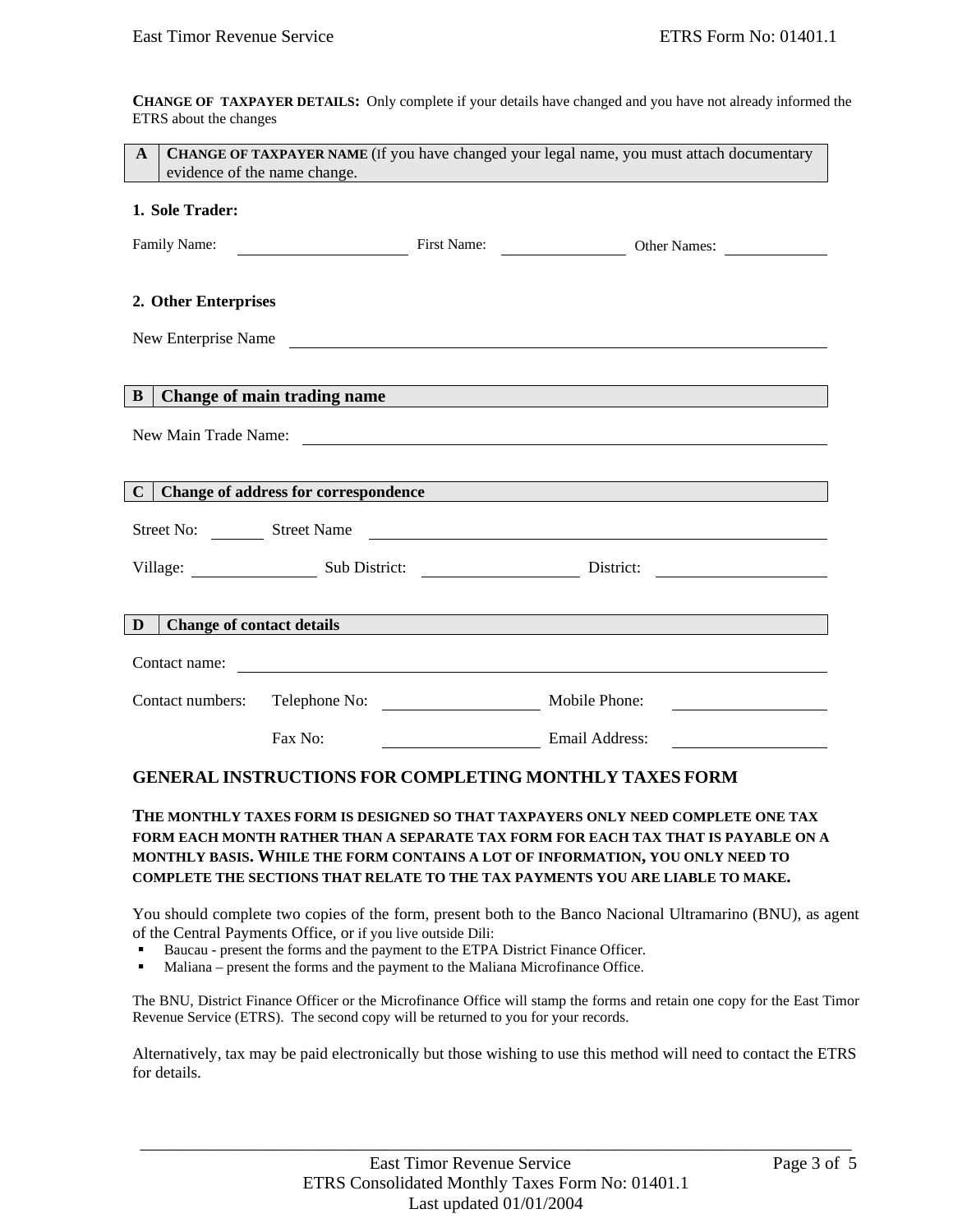**Taxpayer Identification Details** – This section will normally have been completed by ETRS before you receive the form. If the details shown are incorrect, or have not been completed, please complete the Çhange of Taxpayer Details section (page 3) with details of any additions or changes. Your "*taxpayer name*" should be the legal name that appears on all your official documents or papers. If you are in business, it may be different from the name by which your suppliers or customers know you. Your "*address*" should be the physical address at which you wish to receive all notices and correspondence.

**Wage Income Tax** – Include in this section details of wages paid to your employees and of the tax you have withheld from their pay. "*Total gross wages paid during the month*" is the sum of all wages paid to **all** of your employees, whether tax was deducted or not, during the month. "*Total wage income tax withheld during the month*" is the sum of all tax deducted from the wages of all of your employees during the month. Show both amounts in \$US.

**Services Tax** – Include in this section details of your income, if any, from providing any of the services listed. "*Gross sales*" is the amount of your gross sales (i.e. before deduction of any expenses) from each designated service that is liable to services tax. Show in \$US. If, however, your total gross sales from all designated services in any month is less than US \$500, enter "NIL" as no services tax is payable for that month. If you expect your monthly gross sales will remain below US \$500 you can deregister from the services tax by contacting the ETRS. "*Services tax payable*" is calculated by multiplying the "total gross sales" amount by 12% (0.12) to arrive at the amount of tax payable. Show in \$US.

**Withholding Taxes** – Include in this section details of all payments in respect of which you are paying withholding tax. Residents and non-residents with permanent establishments should complete details against the relevant payment types. Other non-residents should however include details for all payment types in the last line of the table. For each payment type listed, you will need to show:

- "*Payer/recipient of payment*" should be completed as either **"P" or "R"** indicating whether you are the payer or recipient of the payment subject to withholding tax. Although most withholding taxes are required to be paid by the payer, in some cases the legal liability for withholding is imposed on the recipient who is required to "self withhold".

- "*Name and address of other party to the payment*" indicates the legal name and address of the other party(s) involved. It will be the name and address of the recipient if you are the payer, and vice versa. Where there is more than one "other party", details of those parties should be completed on a separate sheet, which should be attached to your monthly taxes form.

- "*TIN of other party*" is the tax identification number of the other party, if known.

- "*Total gross payments*" is the sum of all payments of each payment type for the month from which tax is required to be withheld.

- "*Rate*" refers to the percentage amount to be withheld from the payment.

- "*Withholding tax*" is the amount of tax withheld from the payment(s). It is the total gross payment amount in column A multiplied by the rate listed in column B.

**Annual Income Tax Installments** – Include in this section the amount of any Annual Income Tax Instalment you are paying. The Annual Income Tax Return Form Guide includes details of who is required to make instalment payments, how often those payments are required to be paid and how to calculate the instalment amounts payable.

#### **Installments - General**

Taxpayers have a liability to 'pre-pay' tax on income that is not subject to final withholding or foreign taxes. The 'prepayment' is made by way of income tax installments. The installment amount is calculated as 1% of your monthly or quarterly gross income. The frequency of the installment, monthly or quarterly, is based on the amount of gross turnover in the previous tax year. All installment payments are made on the monthly consolidated tax form.

Most people who are required to pay instalments are only required to pay them quarterly. So this section would only need to be completed in those months where a payment is being made. **For example**, for any income tax year Quarterly Income Tax Year Installments are due by  $15<sup>th</sup>$  April,  $15<sup>th</sup>$  July & 15th October of the income tax year and the fourth and last on 15<sup>th</sup> January of the following year. For those taxpayers who are required to pay